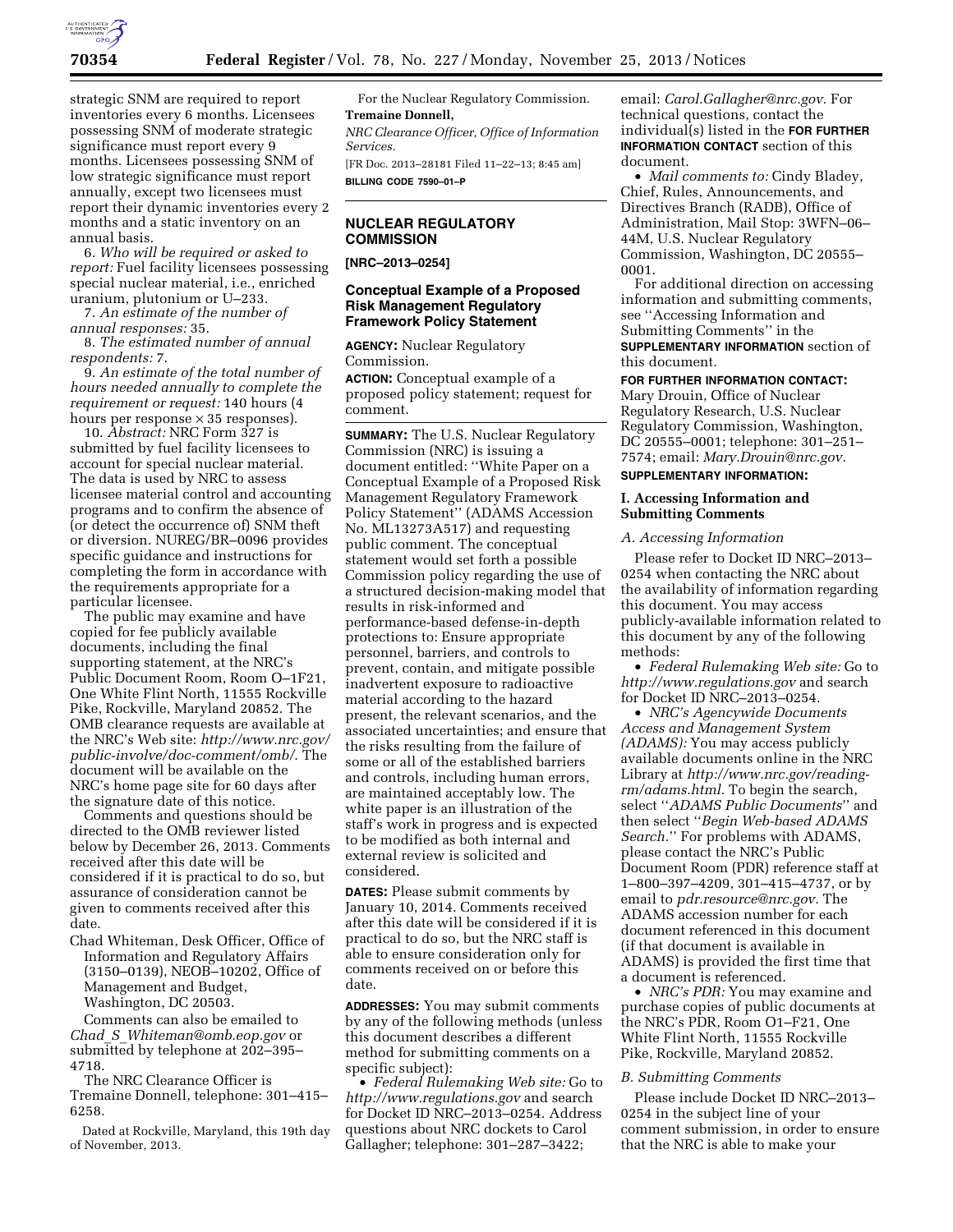comment submission available to the public in this docket.

The NRC cautions you not to include identifying or contact information that you do not want to be publicly disclosed in you comment submission. The NRC will post all comment submissions at *[http://](http://www.regulations.gov)  [www.regulations.gov](http://www.regulations.gov)* as well as enter the comment submissions into ADAMS. The NRC does not routinely edit comment submissions to remove identifying or contact information.

If you are requesting or aggregating comments from other persons for submission to the NRC, then you should inform those persons not to include identifying or contact information that they do not want to be publicly disclosed in their comment submission. Your request should state that the NRC does not routinely edit comment submissions to remove such information before making the comment submissions available to the public or entering the comment submissions into ADAMS.

## **II. Discussion**

As part of the NRC strategic plan's goal of ''openness,'' a white paper on a Conceptual Example of a Proposed Risk Management Regulatory Framework (RMRF) Policy Statement (ML13273A517) is being issued to both inform public stakeholders of the work and to start soliciting stakeholder feedback with regard to an NRC working group's early draft. An NRC inter-office working group has been chartered to develop a conceptual draft of a RMRF Policy Statement for Commission consideration. The document is a work in progress and has been developed to illustrate a potential organization, structure, and content of a conceptual policy statement. It is expected that as the Conceptual Example of a Proposed RMRF Policy Statement is modified that additional notices, requesting public comment will be published in the **Federal Register**. In early 2011, at the request of Chairman Gregory B. Jaczko, Commissioner George Apostolakis lead a Risk Management Task Force (RMTF) to evaluate how the agency should be regulating 10 to 15 years in the future. More specifically, the RMTF was chartered ''to develop a strategic vision and options for adopting a more comprehensive and holistic riskinformed, performance-based regulatory approach for reactors, materials, waste, fuel cycle, and transportation that would continue to ensure the safe and secure use of nuclear material.'' The NUREG–2150, ''A Proposed Risk Management Regulatory Framework,'' was published in April 2012

(ML12109A277). This report describes the findings and recommendations of this evaluation. The report provides findings and recommendations which are compiled into two groups. The first group addresses agency-wide, more strategic issues, recommending that ''The NRC should formally adopt the proposed Risk Management Regulatory Framework through a Commission Policy Statement." The second group addresses what changes would be needed in specific program areas (e.g., power reactors and materials) in the next several years to ensure that the framework is implemented.

The agency-wide findings of the RMTF are:

• *Finding:* Whether used explicitly, as for power reactors, or implicitly, as for materials programs, the concept of defense-in-depth has served the NRC and the regulated industries well and continues to be valuable today. However, it is not used consistently, and there is no guidance on how much defense-in-depth is sufficient.

• *Finding:* Risk assessments provide valuable and realistic insights into potential exposure scenarios. In combination with other technical analyses, risk assessments can inform decisions about appropriate defense-indepth measures.

Considering these findings, the RMTF proposes that ''The NRC should formally adopt the proposed Risk Management Regulatory Framework through a Commission Policy Statement.''

The RMTF notes that the proposed framework includes several important benefits:

• Updated knowledge from contemporary studies, such as risk assessments, would be incorporated into the regulations and guidance, thereby improving their realism and technical basis.

• Implementation of a systematic approach would foster a consistent regulatory decision-making process throughout the agency and improve resource allocation.

• Consistency in language and communication would be improved across the agency and externally.

• Support of issue resolution would be achieved in a systematic, consistent, and efficient manner.

The RMTF also notes that implementation of the proposed framework would also pose challenges:

• A change would be required within the agency and externally to increase understanding of the value and use of risk concepts and risk management language.

• The proposed risk-informed and performance-based concept of defensein-depth may require the development of additional decision metrics and numerical guidelines.

• The approach would likely require developing new or revised riskassessment consensus codes and standards.

• A long-term commitment from the Commission and senior agency management would be required for implementation.

To assist in the review and comment process, the NRC is requesting the public address the specific questions listed below.

*Overall Questions:* 

(1) Is there a need for such a policy statement? If so, why? If not, why not?

(2) Do you see any benefits in such a policy statement? If so, what are they? If not, why not?

(3) How could the proposed RMRF policy statement be made more useful to licensees and/or certificate holders, applicants and other stakeholders?

(4) Is the policy statement sufficiently flexible to address the specific program area activities (e.g., reactor versus transportation) with regard, for example, to the type of risk analyses, to the defense-in-depth principles?

(5) What implementation challenges do you foresee?

(6) A policy statement generally states the Commission's expectation regarding a particular subject. How to meet the Commission's expectation is not included in the policy statement. If approved by the Commission, the staff plans to develop associated implementation guidance. What should be the scope and extent of this guidance to be helpful? For example,

a. For program area of interest, what would be the appropriate decision criteria for determining adequate defense-in-depth?

b. What specific issues or actions should the guidance address in order to implement the policy statement for a particular program area (of interest)?

(7) Does the proposed policy statement appropriately integrate security considerations into the RMRF? If not, why not?''

#### *Sections I and II*

(8) Are these two sections (Background and Development of Risk Management Regulatory Framework Policy Statement) informative? Do they provide useful information in helping to clarify the need, purpose, goals, etc. of the policy statement in Section III? What information is not necessary and what type of information should be added, if any?